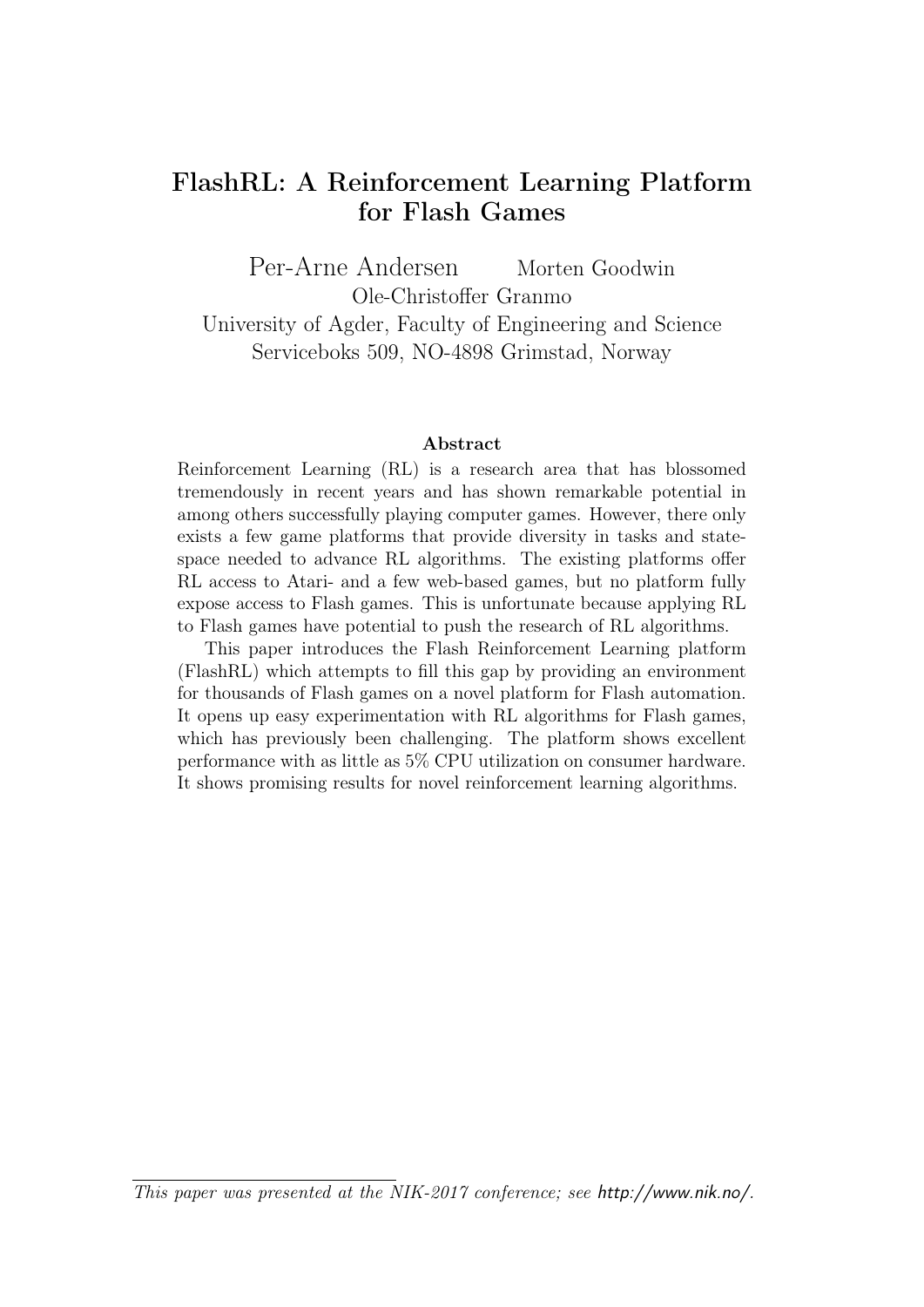## 1 Introduction

There are several challenges related to developing algorithms that can interact with human-level performance in real-world environments, such as computer games. Researchers often use toy experiments when working with Reinforcement Learning (RL), because it is easier, cheaper and consumes less time to orchestrate. With several applications for RL in daily life, it has become an essential field of research [\[13,](#page-10-0) [4\]](#page-10-1). However, existing learning platforms for games have major limitations such as few game environments and little environment control.

 $OpenAI$  is a non-profit company that is currently one of the leading researchers of RL. OpenAI Universe is a software platform that has several game environments aimed at artificial research. The problem with this software is that individual developers are not directly permitted to supplement new environments to the repository, and there is little documentation on how to contribute to new environments. FlashRL changes this with our proposed architecture as the control is given back to each researcher.

Adobe Flash is a multimedia software platform used for the production of applications and animation. The Flash run-time was recently declared deprecated by Adobe, and by 2020, no longer supported. Flash is still frequently used in web applications, and there are several thousand games created for this platform. Several browsers have removed support for Flash, making it impossible to access the mentioned game environments. Games have proven to be an excellent area of machine learning benchmarking, due to size and diversity of its state-space. It is therefore essential to preserve Flash as an environment for reinforcement learning.

Automating Flash applications is a relatively untouched area. The technology has been succeeded by several better options for web development, for example, HTML5. This makes it hard for algorithms to control Flash environments programmatically. There are already reinforcement learning platforms that support Flash games as part of their game library, but these use browsers to execute the Flash run-time.



<span id="page-1-0"></span>Figure 1: Interacting with Flash through browser automating

Figure [1](#page-1-0) illustrates how interaction with the Flash environment would typically be carried out through browser automation software such as Selenium. Selenium can automate most modern browsers. It does not directly support Flash automation, but can easily be used for this purpose with minimal customisation [\[3\]](#page-10-2). With the loss of browser support, the difficulty of controlling Flash applications increases, and there is a significant risk that excellent game environments for reinforcement learning are lost.

FlashRL is unique for reinforcement learning as it allows researchers to use any desired Flash environment. It gives full control of the game environment and is not based on running Flash applications in the browser.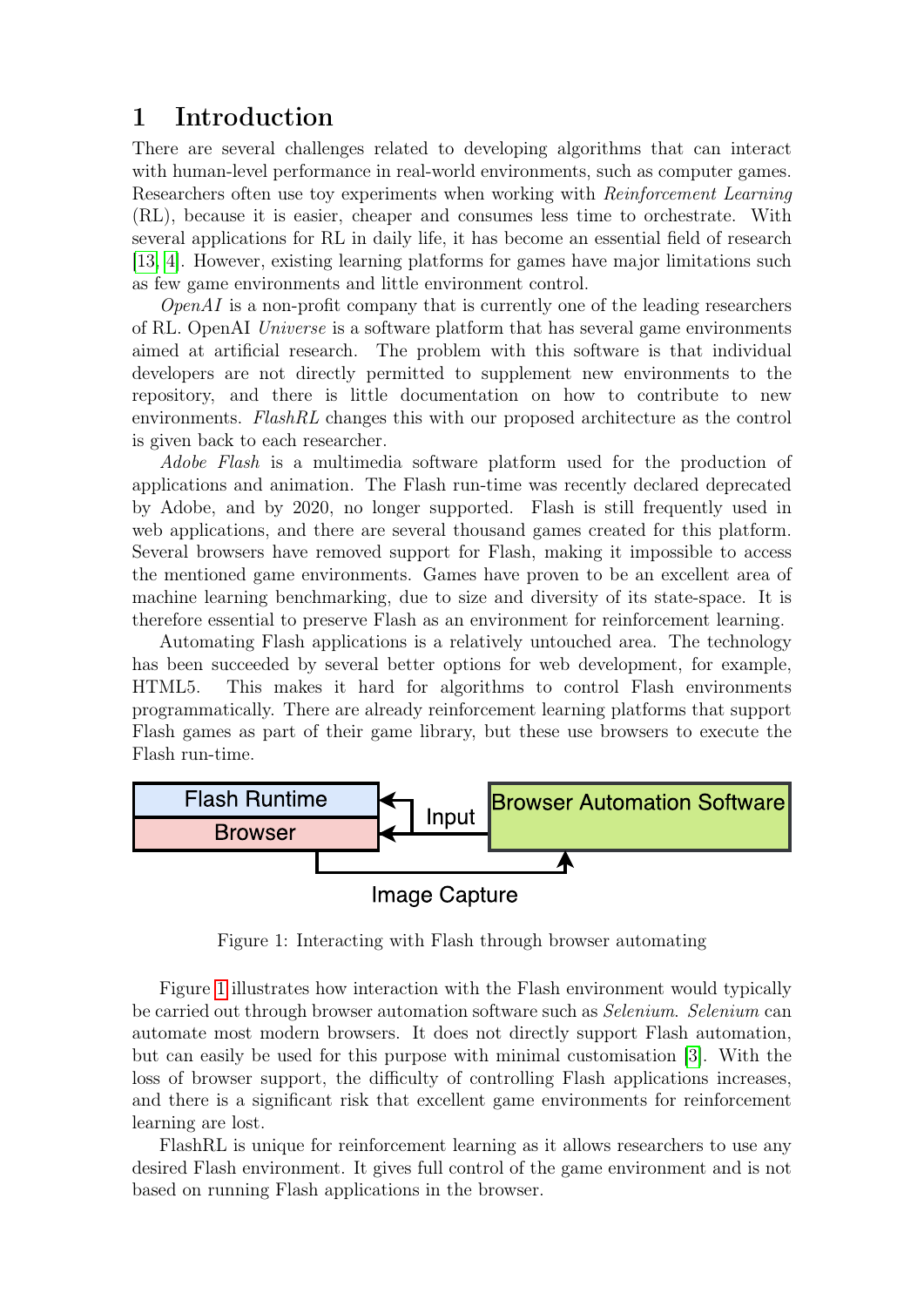FlashRL is targeted research in reinforcement learning, but can also be used in other machine learning algorithms. It supports all kinds of Flash applications but is primarily used for agent-based gameplay. Several thousand game environments are included in the first release of the software<sup>[1](#page-2-0)</sup>. Multitask 2 is a Flash game that is excellent for reinforcement learning as it requires the agent to perform several tasks simultaneously. We show in this paper that our learning platform can be used to train novel reinforcement algorithms without any customisation.

In Section [2,](#page-2-1) we discuss related work for existing learning platforms in machine learning. We also argue why web browsers are no longer viable as Flash runtime. Section [3](#page-3-0) briefly outline what reinforcement learning is and explains how Q-Learning works. Section [4](#page-3-1) outlines the proposed platform and thoroughly describe its underlying architecture. In Section [5](#page-5-0) we show initial results of utilizing the proposed learning platform for reinforcement learning. At Section [6](#page-8-0) summarises the work and argue why the proposed learning platform is used for reinforcement learning research. Section [7](#page-8-1) outlines a road-map for further development of the platform.

### <span id="page-2-1"></span>2 Related Work

With the increasing popularity in RL, there is a need for flexible learning platforms. Several learning platforms exist that can run a limited number of games, but no platform that features an open-source interface with possibility to run any Flash game.

Bellemare et al. provided in 2012 a learning platform Arcade Learning Environment (ALE) that enabled scientists to conduct edge research in general deep learning [\[1\]](#page-10-3). The package provided hundreds of Atari 2600 environments that in 2013 allowed Minh et al. to do a breakthrough with Deep Q-Learning and A3C. The platform has been a key component in several breakthroughs in RL research. [\[11,](#page-10-4) [9,](#page-10-5) [8\]](#page-10-6)

In 2016, Brockman et al. from OpenAI released GYM which they referred to as "a toolkit for developing and comparing reinforcement learning algorithms" [\[2\]](#page-10-7). GYM provides various types of environments from following technologies [\[2\]](#page-10-7): Algorithmic tasks, Atari 2600, Board games, Box2d physics engine, MuJoCo physics engine, and Text-based environments. OpenAI also hosts a website where researchers can submit their performance for comparison between algorithms. GYM is open-source and encourages researchers to add support for their environments.

OpenAI recently released a new learning platform called Universe. This environment further adds support for environments running inside VNC. It also supports running Flash games and browser applications. However, despite OpenAI's open-source policy, they do not allow researchers to add new environments to the repository. This limits the possibilities of running any environment. Universe is, however, a significant learning platform as it also has support for desktop games like Grand Theft Auto IV, that allow for research in autonomous driving [\[7\]](#page-10-8).

Selenium is a software for automating web browsers and is used primarily for unittesting of web content. There were some efforts to create a version that allowed to interact with Flash content, but it was quickly abandoned. There is limited support for interacting with Flash, by selecting the DOM-Element in HTML and sending

<span id="page-2-0"></span><sup>&</sup>lt;sup>1</sup>Author of this paper takes no credit for any game environments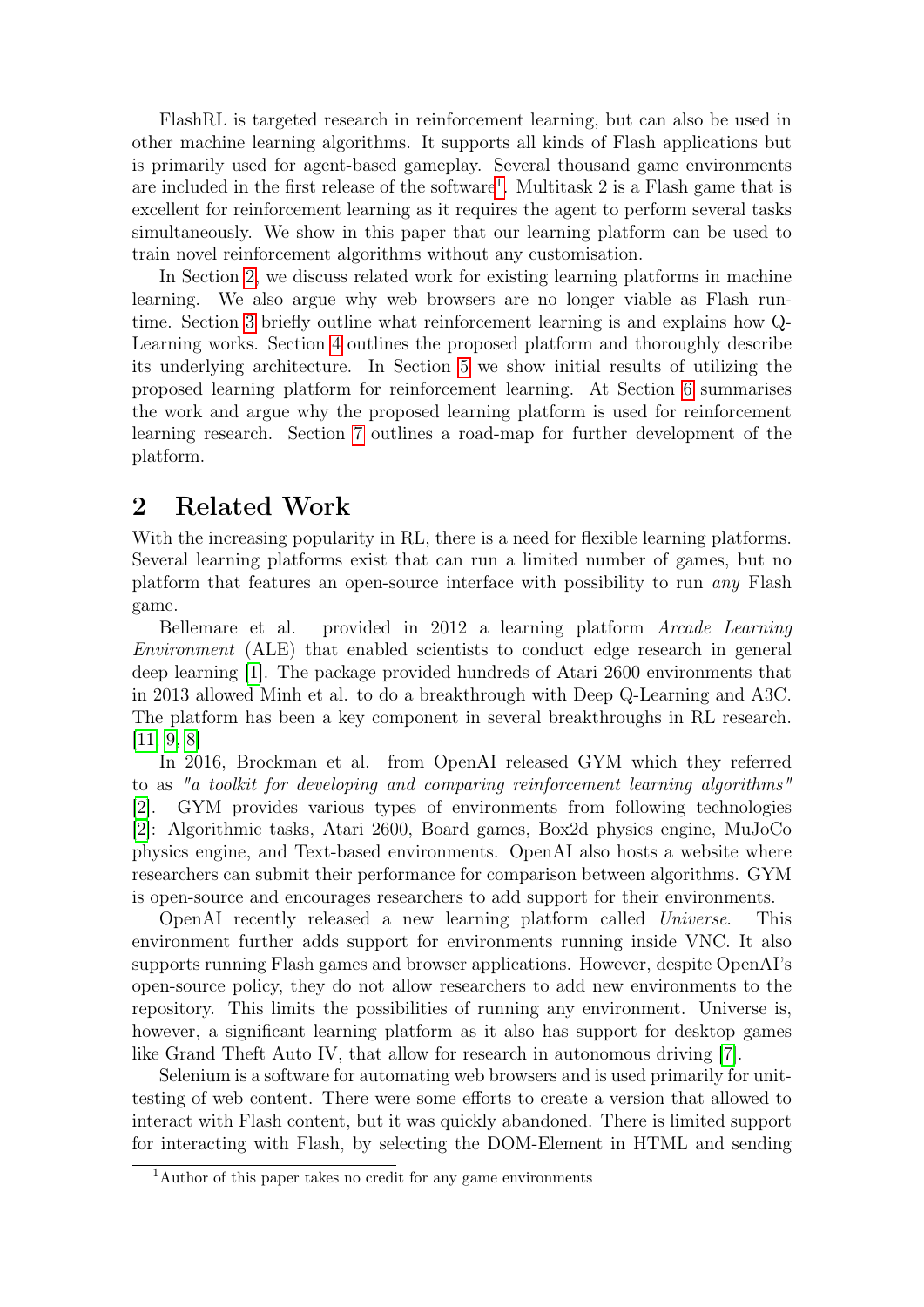key-presses via Javascript. Several learning platforms utilize this method, but due to the deprecation of Flash in browsers, it is no longer a viable option.

### <span id="page-3-0"></span>3 Reinforcement Learning

Reinforcement learning can be considered hybrid between supervised and unsupervised learning. We implement what we call an agent that acts in our environment. This agent is placed in the unknown environment where it tries to maximize the environmental reward [\[14\]](#page-10-9).

Markov Decision Process (MDP) is a mathematical method of modeling decisionmaking within an environment. We often use this technique when utilizing modelbased RL algorithms. In Q-Learning, we do not try to model the MDP. Instead, we try to learn the optimal policy by estimating the action-value function  $Q^*(s, a)$ , yielding maximum expected reward in state s executing action a. The optimal policy can then be found by

$$
\pi(s) = argmax_a Q^*(s, a) \tag{1}
$$

This is derived from *Bellman's Equation*, because we can consider  $U(s)$  $max_a Q(s, a)$ , the utility function to be true. This gives us the ability to derive following update-rule equation from Bellman's work:

$$
Q(s, a) \leftarrow Q(s, a) + \underbrace{\alpha}_{LearningRate} \left( \underbrace{R(s)}_{Reward} + \underbrace{\gamma}_{Discountfactor} \underbrace{max_{a'} Q(s', a')}_{NewEstimate} - \underbrace{Q(s, a)}_{OldEstimate} \right)
$$
\n(2)

This is an iterative process of propagating back the estimated Q-value for each discrete time-step in the environment. It is guaranteed to converge towards the optimal action-value function,  $Q_i \to Q^*$  as  $i \to \infty$  [\[14,](#page-10-9) [10\]](#page-10-10). At the most basic level, Q-Learning utilize a table for storing  $(s, a, r, s')$  pairs. But we can instead use a non-linear function approximation in order to approximate  $Q(s, a; \theta)$ .  $\theta$  describes tunable parameters for approximator. Artificial Neural Networks (ANN) are a popular function approximator, but training using ANN is relatively unstable.

## <span id="page-3-1"></span>4 Flash Reinforcement Learning (FlashRL)

The proposed platform is an interface that acts as a bridge between the *Gnash Flash* player and the reinforcement learning algorithms. Flash Reinforcement Learning (FlashRL) is a new platform that allows researchers to run algorithms on any Flashbased game efficiently.

The learning platform is developed primarily for the operating system Linux but is likely to run on Cygwin with few modifications. There are several key components that FlashRL uses to operate adequate, see Figure [2.](#page-4-0) It uses a Linux library called XVFB to create a virtual frame-buffer that is used for graphics rendering [\[6\]](#page-10-11). Inside this frame-buffer, a Flash game chosen by the researcher is executed by a third party flash player, for example, *Gnash.* A VNC server serves the XVFB frame-buffer and allows FlashRL to access it by utilizing a VNC Client. The VNC Client can then issue commands like keyboard presses and mouse movements. The VNC Client  $p\psi VLC$  was specially made for this learning platform. The code base originates from python-vnc-viewer [\[15\]](#page-10-12). The last component of FlashRL is the Reinforcement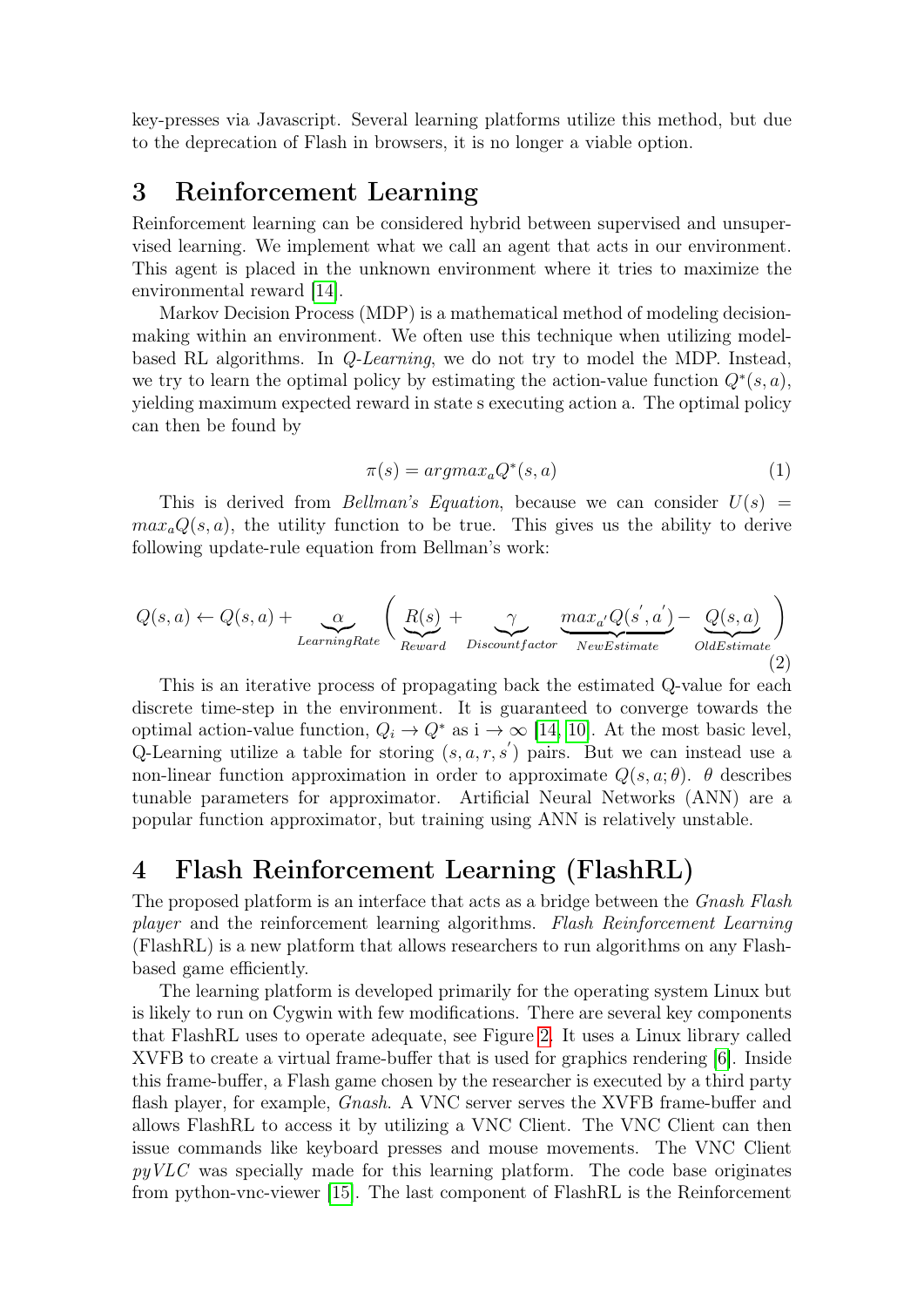

<span id="page-4-0"></span>Figure 2: FlashRL Architecture Overview

Learning API that allows the developer to access the input/output of the VNC client. This makes it easy to develop sequenced algorithms by using the API callbacks or manually by threading.



<span id="page-4-1"></span>Figure 3: Frame-buffer Access Methods

Figure [3](#page-4-1) illustrates two methods of accessing the frame-buffer from the Flash Game. Both approaches are sufficient to perform reinforcement learning, but each has its strength and weaknesses. Method 1, seen in Figure [3](#page-4-1) allows the developer to get frames served at a fixed rate, for example, 60 frames per second. Method 2 does not restrict the frequency of how fast the frame-buffer is captured. This is preferable for developers that do not require images from fixed time-steps as it requires less processing power per frame. The framework was developed with deep learning in mind and is proven to work with Keras and Tensorflow.

Several thousand game environments are shipped with the initial version of FlashRL. These game environments were gathered from different sources on the web. FlashRL has a relatively small code-base and to preserve this size, all of the Flash games are hosted remotely. The quality varies, and some of the games are not tested or labeled. Most games are however tested and can be played without issues,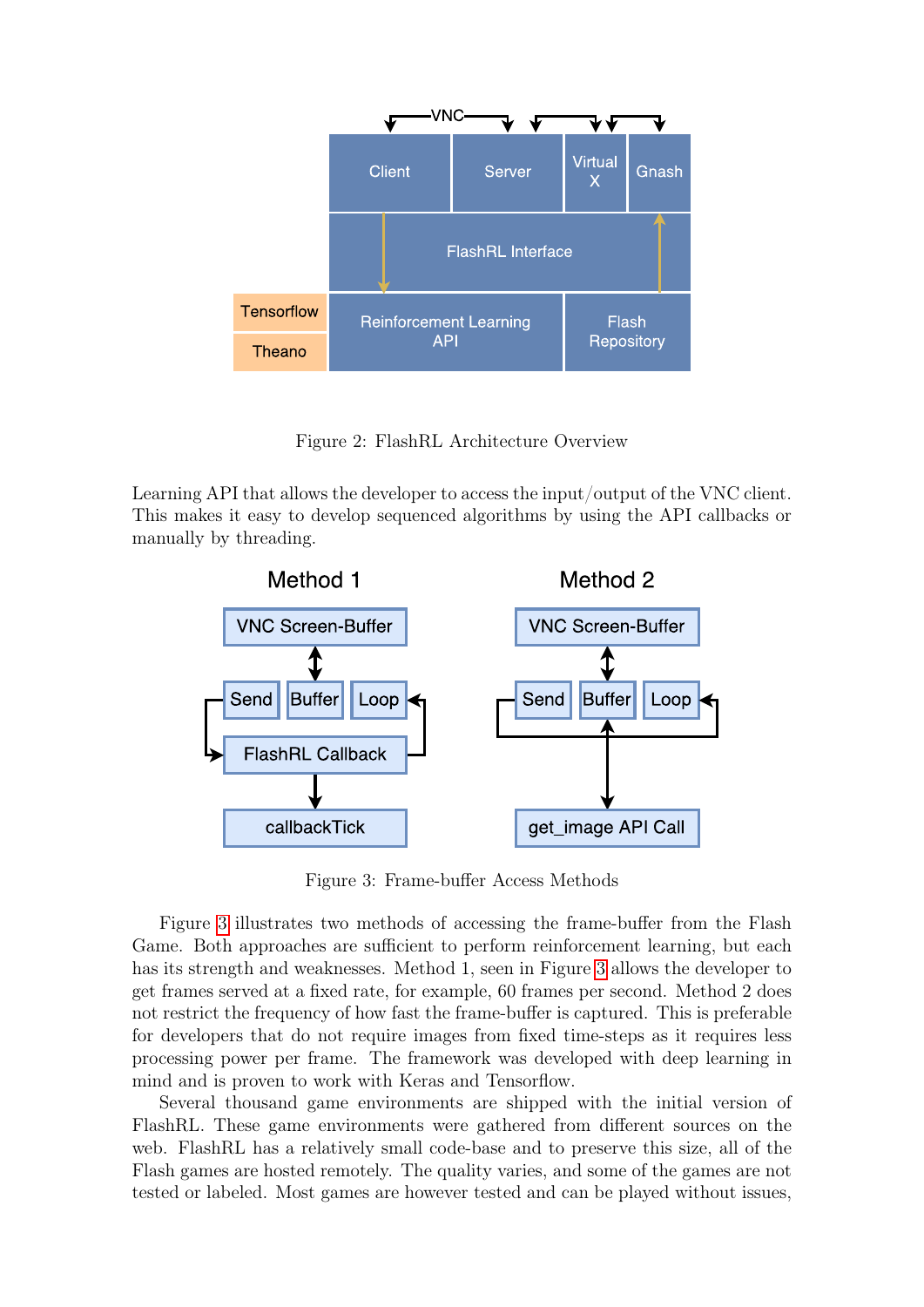

Figure 4: Selected environments from the FlashRL game repository

<span id="page-5-1"></span>see Figure [4.](#page-5-1)

## <span id="page-5-0"></span>5 Experiments

This section presents experiments of reinforcement learning algorithms applied in FlashRL. We use the game Multitask  $2<sup>2</sup>$  $2<sup>2</sup>$  to test the learning platform. Multitask  $2$ was chosen because it challenges the algorithm to master four different mini-games simultaneously.

The experiments are grouped in two. The first experiment determines the hardware requirements of the platform and benchmarks the speed of critical operations. The second experiment is an implementation of standard Deep Q-Learning trained on raw state images from Multitask 2 to perform game actions. The latter is meant as a proof of concept that RL algorithms can be applied in FlashRL.

All experiments were conducted on Ubuntu Linux 17.04 x64 running Python 3.5.3. The machine has 64GB memory, Nvidia GeForce 1080TI, and Intel I7-7770k as hardware.

## <span id="page-5-3"></span>Multitask 2

Figure [5](#page-6-0) illustrates the game-play of Multitask 2. The game is split into four-game phases. The first phase (lower right corner in Figure [5\)](#page-6-0) is a single paddle that the player must balance a ball on. In state two (lower left corner in Figure [5\)](#page-6-0) , the player must control the second paddle to avoid arrows traveling towards it. The third phase (upper right corner in Figure [5\)](#page-6-0) consist of an arrow with mechanics relatable to the game Flappy Bird [\[12\]](#page-10-13). In the final phase (upper left corner in Figure [5\)](#page-6-0), the player must additionally jump over holes on the ground. For the player to succeed the game, he must control eight actions simultaneously. The score is calculated by adding a single point for each second survived in the game.

### Experiment 1: Hardware Requirements

Recall from section [4](#page-3-1) that there are two methods of accessing the frame-buffer. The first method (Method 1) is based on retrieving the frame-buffer at fixed time

<span id="page-5-2"></span><sup>2</sup>Multitask 2 - http://multitaskgames.com/multitask-2.html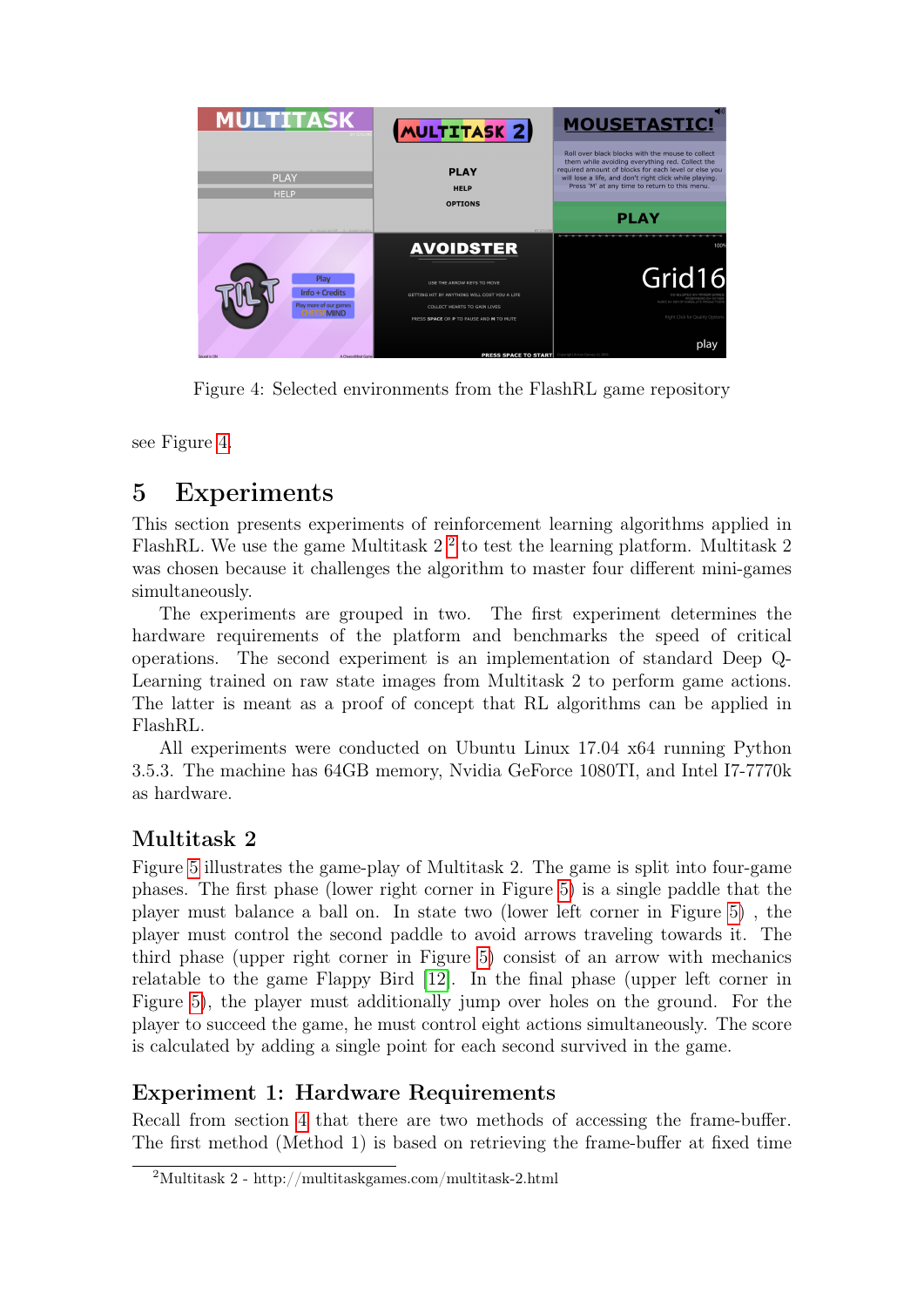

<span id="page-6-0"></span>Figure 5: In-game footage of the game Multitask

intervals. The second method (Method 2) does not have any interval restriction. This makes Method 2 faster because it does not require sleep between frames. This causes the framework to consume all available CPU, which is not always preferable.

We can see from Figure [6](#page-7-0) that using Method 1 with the interval set to 30 fps uses approximately 5% of the CPU. Increasing the interval to 300 increases it to 13%. We gradually increased the interval until the CPU ran at maximum. A single I7-7700k can compute approximately 6300 fps images from the frame-buffer before struggling to keep up.

The GPU Did not recognize any load during these test because the Flash environment is software rendered. Memory consumed were between 200MB and 500MB depending on the speed. We believe that the reason for memory increase is that Python does not garbage collect old frame-buffer snapshots between iterations, and therefore gets an increased memory load.

### Experiment 2: Reinforcement Learning

Deep Q-Network (DQN) is a novel algorithm architecture developed by Minh et al. at Google DeepMind. It combines Q-Learning estimating Q-Values from a neural network. [\[11\]](#page-10-4)

In our tests we used Double Q-Learning from Hasselt et al. [\[5\]](#page-10-14). We also used Dueling from Wang et al. that increases the learning precision by using two estimators: state-value and action-advantage function [\[16\]](#page-10-15). We used a discount factor of 0.99, learning rate of 0.001 and mini-batch of 16. We used exploration/exploitation strategy with  $\epsilon$ -greedy where it started at 0.9 and finished at 0.1. The  $\epsilon$  annealing was set to 10 000 steps. This is a relatively low epsilon phase. But it seemed to work well in this environment.

Figure [7](#page-7-1) illustrates the training of DQN, where the x-axis represents episodes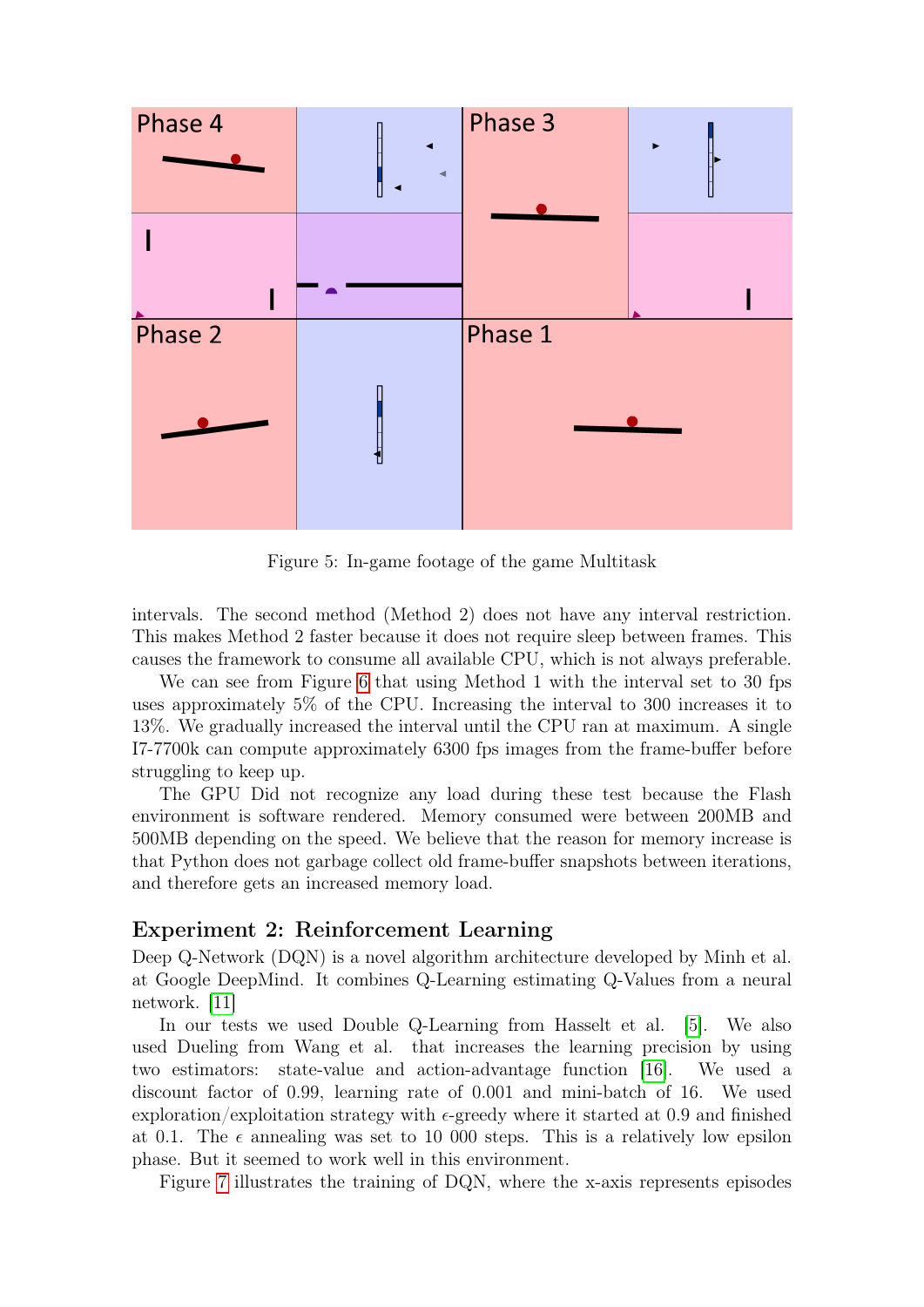

<span id="page-7-0"></span>Figure 6: Hardware benchmark



<span id="page-7-1"></span>Figure 7: Deep Q-Learning Training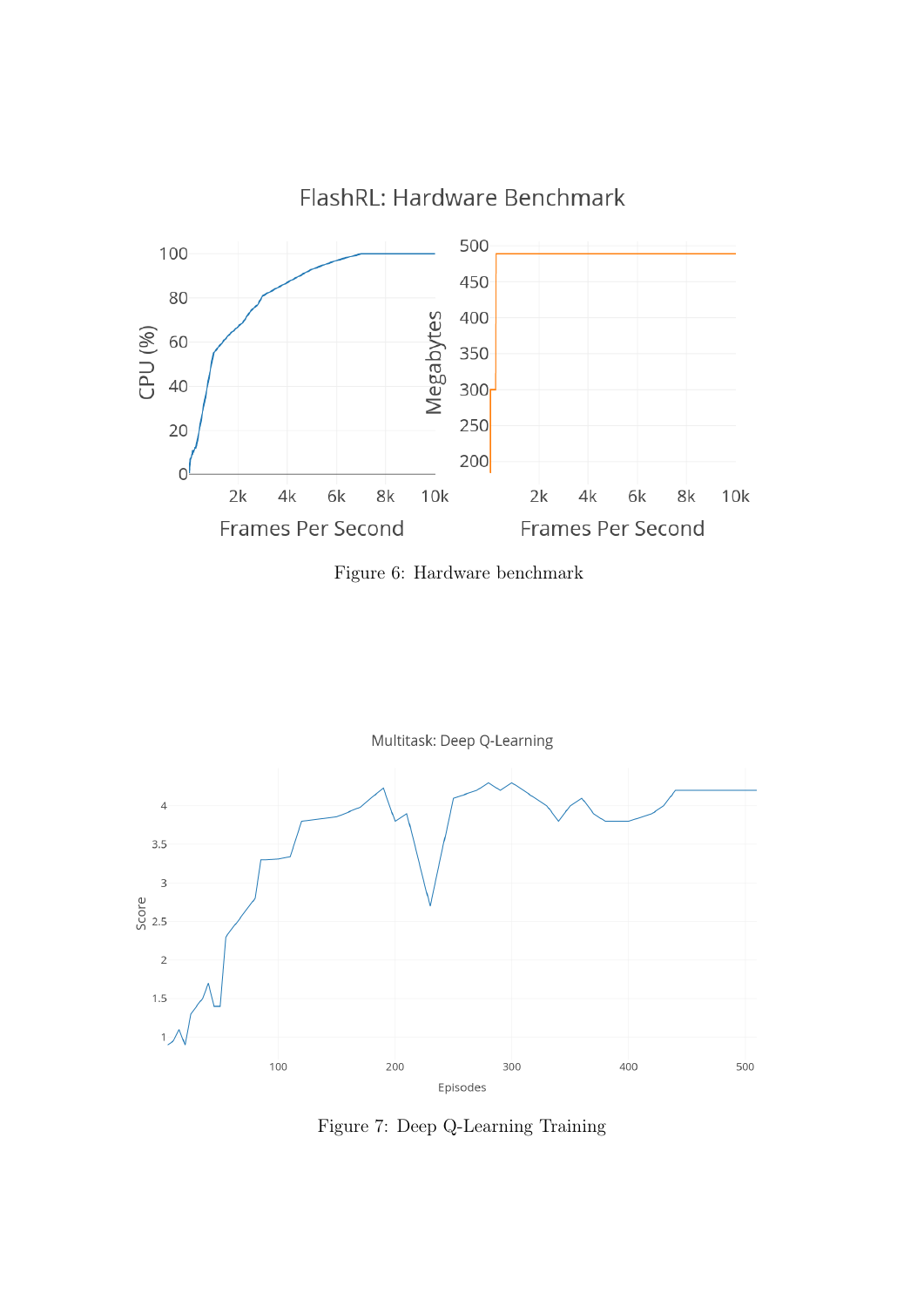of the game and y-axis score before reaching the terminal state. The agent had troubles adapting to the third phase (see Section [5\)](#page-5-3). Phase 3 is relatively hard to master because it requires the user balance the arrow in the air. At around 230 episodes we saw a drop in score. This is because the network seems to prioritize the first phase of the game. It reached the second phase a few times but was not able to successfully control the paddle for longer periods of time. This is why it stales at approximately 400 episodes. We believe that the network could have performed better with additional training time. It trained for a total of two days. Hopefully, it will be easier to train the network when FlashRL can speed-forward games, see section [7.](#page-8-1) The results are overall acceptable as we can see that FlashRL deliver quality states that a reinforcement learning agent can learn from.

## <span id="page-8-0"></span>6 Conclusion

FlashRL offers an easy-to-use architecture for performing RL in Flash-based games. It is demonstrated to work well for Multitask 2, one of the environments included. FlashRL fills the gap that emerged with the deprecation of Flash, Its main focus is RL, but can also be used for other machine learning genres. This paper shows that FlashRL can be used to train RL algorithms, in particular, Multitask 2. The work shows promising results and continuing to expand the game repository may provide new insights about RL in the future.

FlashRL will be kept alive as long as flash environments are an asset to the machine learning community. It is available to the public at  $https://github.com/$ [UIA-CAIR/FlashRL](https://github.com/UIA-CAIR/FlashRL), and can easily be adapted to every research requirement.

# <span id="page-8-1"></span>7 Future Work

Several improvements are planned for FlashRL. This paper outlined features of the initial version of the FlashRL, and it is by far sufficient for simple reinforcement learning research. As seen in section [5,](#page-5-0) a Deep Q-Learning based agent can successfully learn from the environment *Multitask* and gradually perform better.

### Speed-forward Option

Learning algorithms often require several thousand episodes to gain expert knowledge of the environment. FlashRL is currently limited to the speed of which the game loop is executed (usually 30 fps in real-time). An important improvement would be to lift this restriction and allow algorithms to train at an accelerated rate. This would certainly improve training duration of feedback based algorithms.

## Game Repository Analysis

The game repository features many unlabeled, unrated and untested games. Some games are potentially useless in a machine learning setting and require a review. The review phase is time-consuming, and authors of this paper did not have enough time to analyze each of the environments manually. The goal is to add labels and categorize all games in the repository gradually.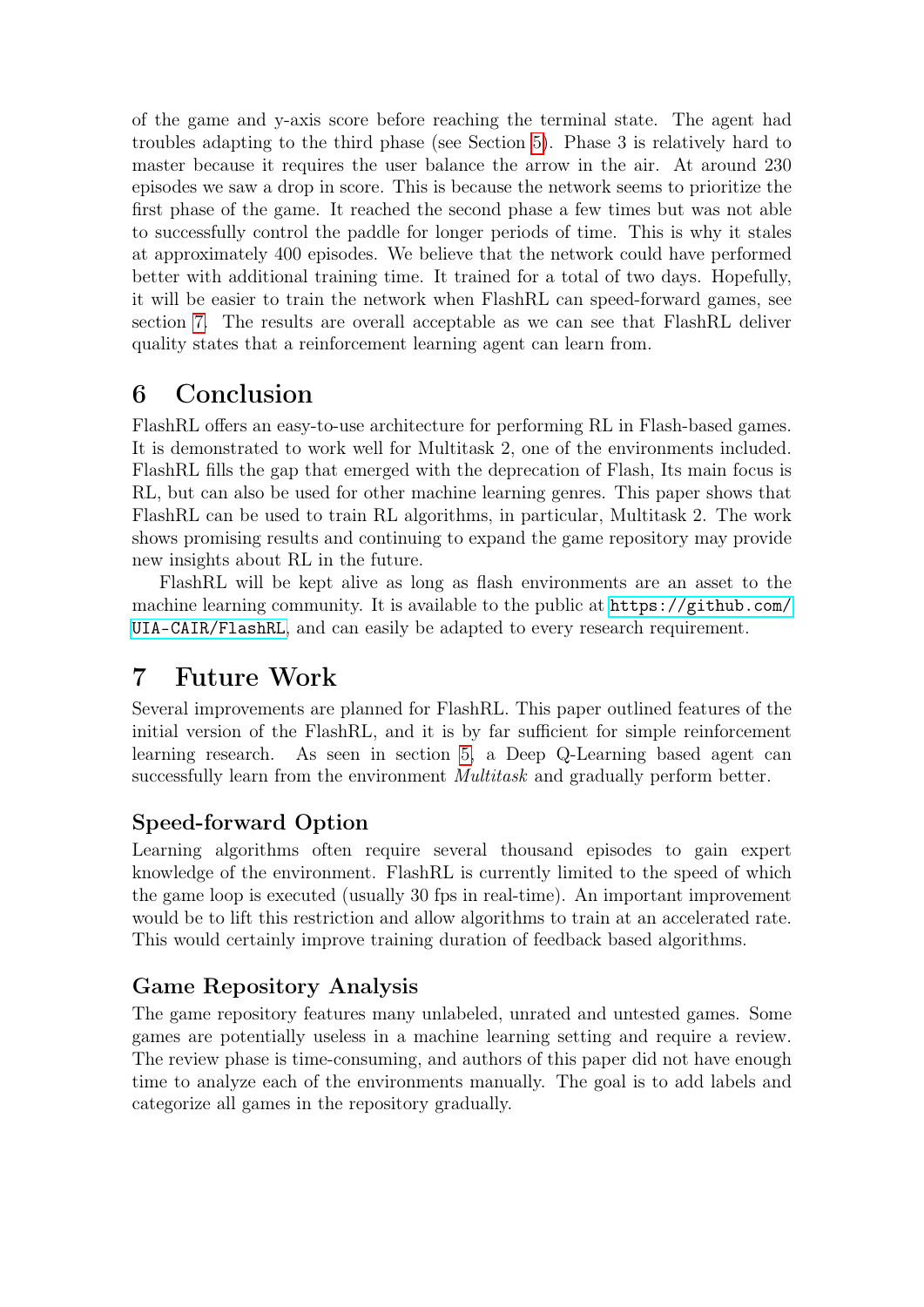### Website

A future goal is to allow execution of algorithms from a web interface and to add gamification aspects to the library. This would potentially create competition between researchers much like Kaggle and OpenAI Universe.

## Cross-Platform Support

FlashRL is in the initial version, only supported in Python 3 on the Linux platform. The goal is to extend it so that it also can run without modifications on Microsoft Windows operating systems.